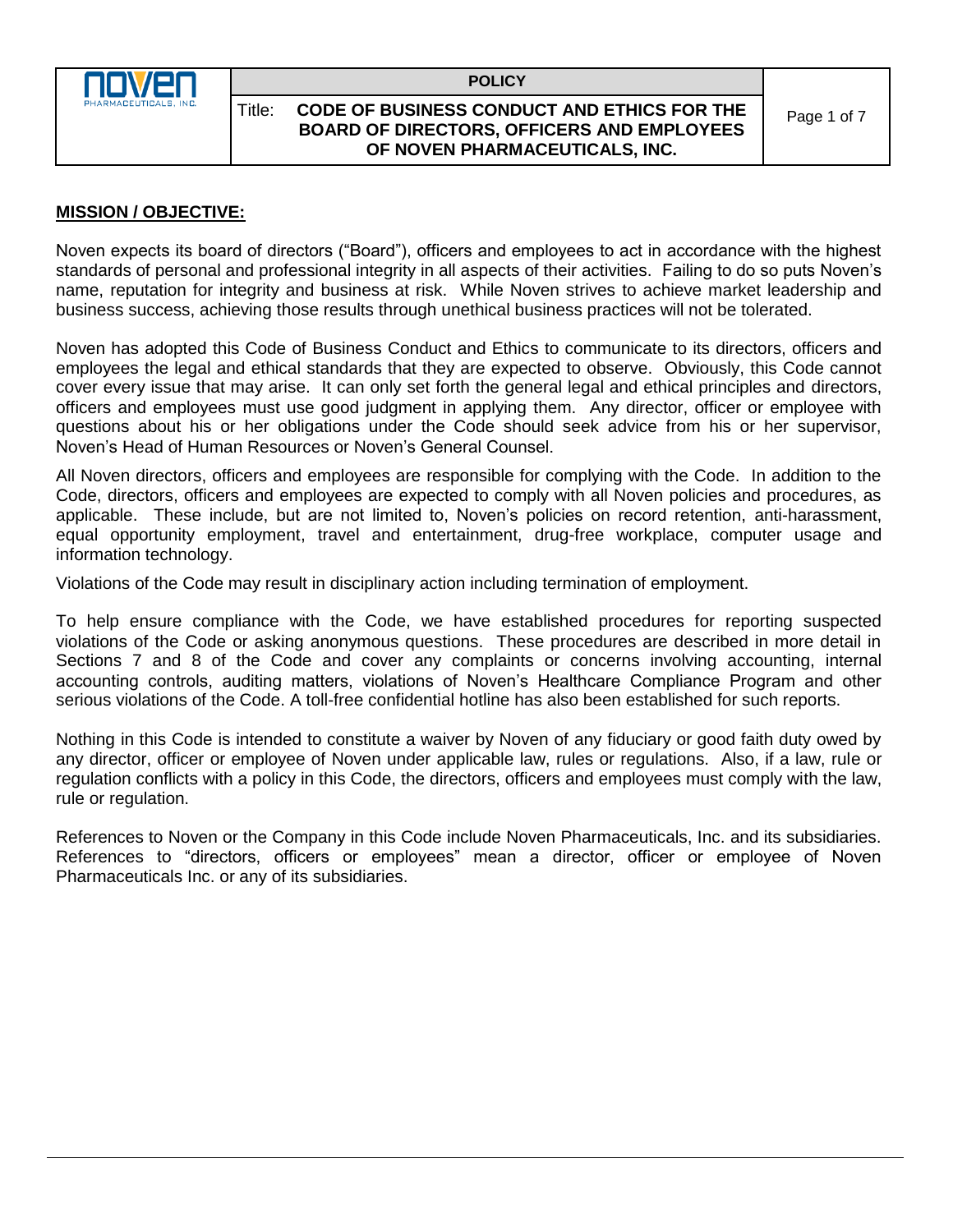

## Title: **CODE OF BUSINESS CONDUCT AND ETHICS FOR THE BOARD OF DIRECTORS, OFFICERS AND EMPLOYEES OF NOVEN PHARMACEUTICALS, INC.**

# **POLICY DESCRIPTION:**

## **1.0 Compliance with Laws, Rules and Regulations**

Compliance with the laws, rules and regulations applicable to Noven is the foundation on which Noven's ethical standards are built. Noven's directors, officers and employees are expected to adhere to all such laws, rules and regulations, including, but not limited to, those related to:

- antitrust,
- environment, health and safety,
- equal opportunity,
- foreign corrupt practices,
- insider trading,
- sexual harassment, and
- harassment.

As part of Noven's commitment to healthcare compliance, Noven has established a comprehensive and evolving Healthcare Compliance Program. The primary function of the program is to promote a strong ethical culture of healthcare compliance at Noven. The Healthcare Compliance Program is specifically established in accordance with the following laws, regulations and guidances:

- Food, Drug, and Cosmetic Act (FDCA),
- Prescription Drug Marketing Act (PDMA),
- Federal Anti-Kickback Statute,
- Federal False Claims Act,
- OIG Compliance Program Guidance for Pharmaceutical Manufacturers,
- Pharmaceutical Research and Manufacturers of America (PhRMA) Code on Interactions with Healthcare Professionals, and
- Relevant State Laws.

Any director, officer or employee with questions about his or her obligations under applicable laws, rules, regulations or the Healthcare Compliance Program should seek advice from his or her supervisor, Noven's Legal Department, Noven's Head of Human Resources or Noven's General Counsel.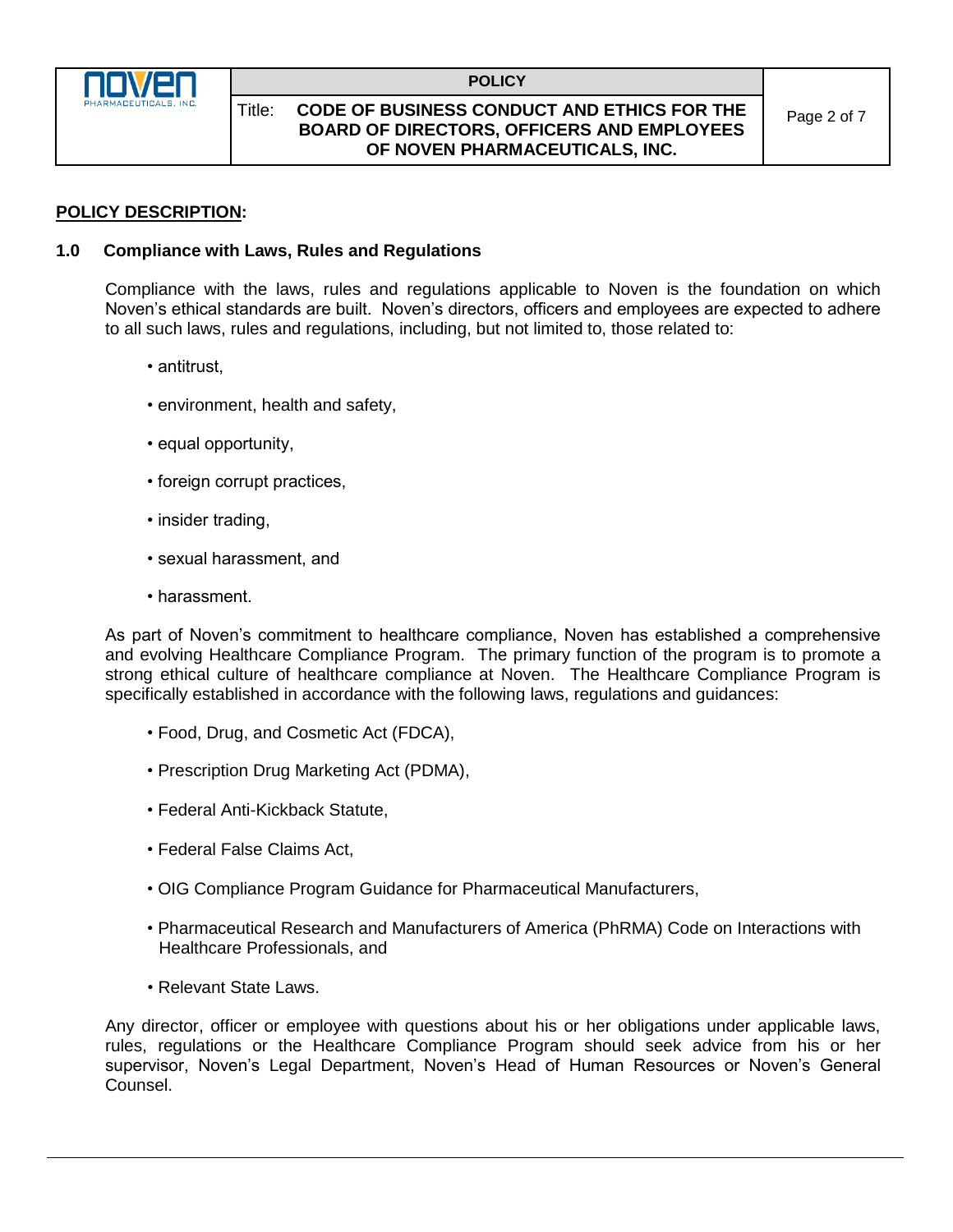

## Title: **CODE OF BUSINESS CONDUCT AND ETHICS FOR THE BOARD OF DIRECTORS, OFFICERS AND EMPLOYEES OF NOVEN PHARMACEUTICALS, INC.**

## **2.0 Protection and Proper Use of Company Assets**

- (a) Directors, officers and employees will in all practicable ways protect Noven's assets and ensure their efficient use.
- (b) Directors, officers and employees will use Noven's assets only for Noven's legitimate business purposes, except for incidental uses of Noven's assets as permitted by Noven's written policies.

## **3.0 Confidentiality**

- (a) Directors, officers and employees must maintain the confidentiality of all information entrusted to them by Noven or its partners and customers that is treated by them as confidential or is considered confidential under applicable law (such as the Health Insurance Portability and Accountability Act), except when disclosure is authorized by Noven or legally mandated.
	- Confidential information includes all information that may be of use to Noven's competitors, or that could be harmful to Noven or its partners or customers, if disclosed. Among other things, the purchase and sale of the securities or stock of Noven's partners or customers while aware of material, non-public information is prohibited by the U.S. securities laws.
- (b) Directors, officers and employees will comply with all confidentiality policies adopted by Noven from time to time, and with confidentiality provisions in agreements to which they or Noven are parties.

## **4.0 Conflicts of Interest**

- (a) Directors, officers and employees must do everything they reasonably can to avoid conflicts of interest or the appearance of conflicts of interest with Noven.
	- (i) A "conflict of interest" exists when an individual's private interest is different from, interferes, or even appears to interfere in any way with Noven's interest. Conflict situations include, but are not limited to, situations:
		- (1) When a director, officer or employee, or a member of his or her family, will benefit personally from something the director, officer or employee does or fails to do that is not in Noven's best interests;
		- (2) When a director, officer or employee takes actions or has interests that may make it difficult to perform his or her Noven work objectively and effectively;
		- (3) When a director, officer or employee, or a member of his or her family, receives improper personal benefits (other than appropriate gifts and entertainment as described immediately below) as a result of his or her position in Noven; and
		- (4) When a director, officer or employee, or a member of his or her family, solicits or receives an inappropriate gift, favor, entertainment or anything else of value from past, current or prospective clients, partners, suppliers or contractors. It is impossible to set absolute standards for gifts and entertainment that are "inappropriate" rather than "appropriate." As a general rule, gifts and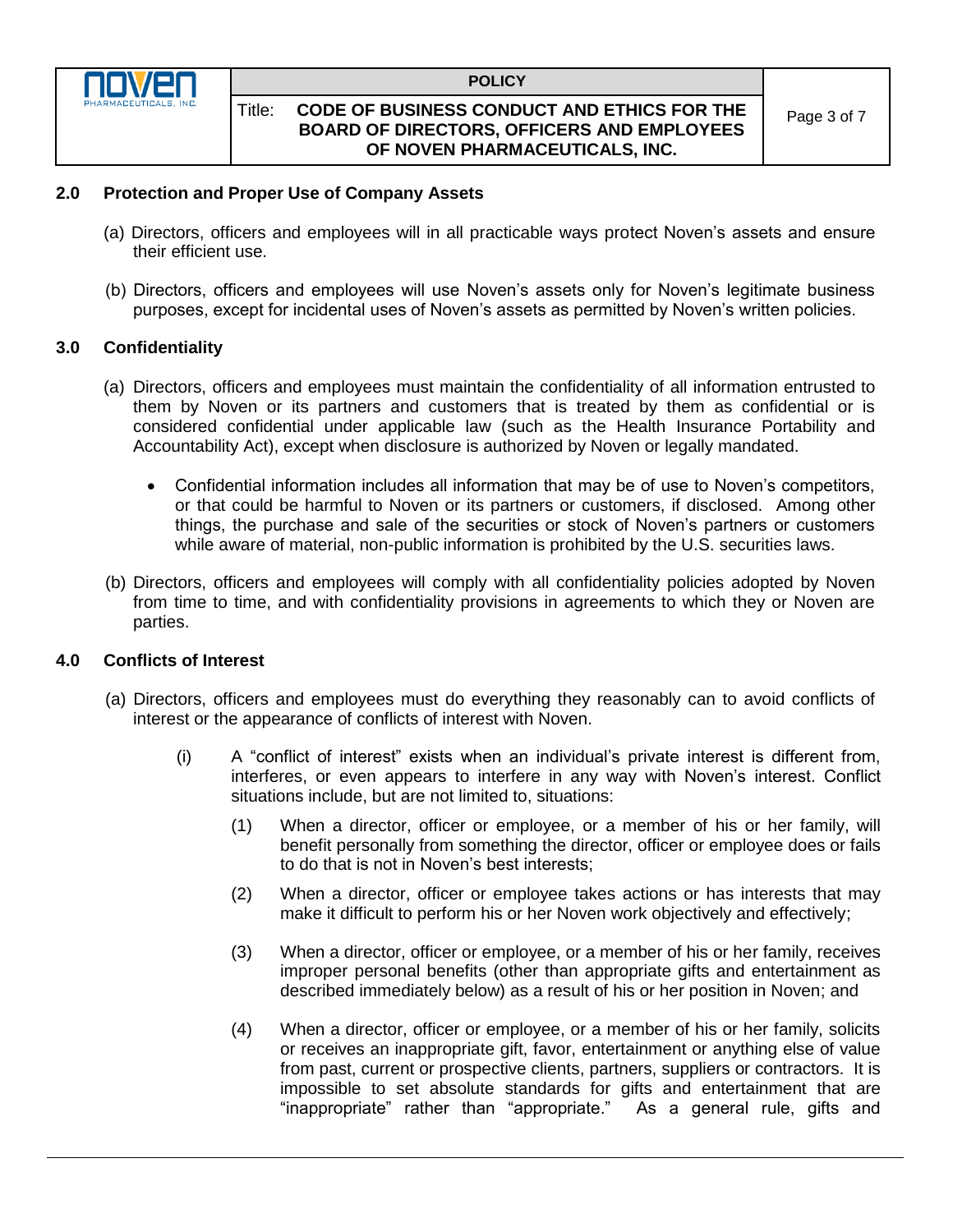

# Title: **CODE OF BUSINESS CONDUCT AND ETHICS FOR THE BOARD OF DIRECTORS, OFFICERS AND EMPLOYEES OF NOVEN PHARMACEUTICALS, INC.**

Page 4 of 7

entertainment of nominal value and which are given without obvious intent to gain inappropriate influence or advantage may be regarded as acceptable. This may, for example, include a holiday gift of a bottle of wine or tickets to a local sporting, civic or cultural event. In addition, it is acceptable for a director, officer or employee to accept an offer to attend a more elaborate event or function (including related airfare, hotel accommodations, tickets, etc.) if attendance at such event or function is (i) clearly in Noven's interest, including by virtue of the business contacts established, and (ii) approved in writing in advance by Noven's Chief Executive Officer (or by the Board in the case of attendance by Noven's Chief Executive Officer). In determining whether a particular gift or entertainment is appropriate, you should heed your instincts. If you are in doubt as to the appropriateness of a particular gift or entertainment, you should consult with your supervisor, Noven's Head of Human Resources or Noven's General Counsel.

(b) If a conflict of interest becomes unavoidable, a director or officer will promptly report the conflict of interest to Noven's Board, and an employee other than a director or officer will promptly report the conflict of interest to such employee's supervisor (or, if reporting to the supervisor would be inappropriate, then to the Head of Human Resources or General Counsel). In each instance the director, officer or employee will work with the individual or individuals to whom a conflict of interest is reported to devise an arrangement by which (i) that individual or those individuals (or their designee) will monitor the situation which creates, or gives the appearance of creating, a conflict of interest, (ii) the director, officer or employee who has a conflict will, to the fullest extent possible, be kept out of any decisions that might be affected by the conflict of interest, (iii) arrangements will be made to ensure that the director, officer or employee will not profit personally from the situation that causes the conflict of interest, and (iv) every reasonable effort will be made to eliminate the conflict of interest as promptly as possible.

## **5.0 Corporate Opportunities**

- (a) "Corporate Opportunity" means:
	- (i) Any opportunity to engage in a business activity of which a director, officer or employee of Noven becomes aware if the resulting business activity is one that the director, officer or employee should reasonably be expected to believe would be of interest to Noven; or
	- (ii) Any opportunity to engage in a business activity of which a director, officer or employee of Noven becomes aware and knows is closely related to a business in which Noven is engaged or expects to engage.
- (b) Directors, officers and employees owe a duty to Noven to advance its legitimate interests when the opportunity to do so arises.
- (c) No director, officer or employee will: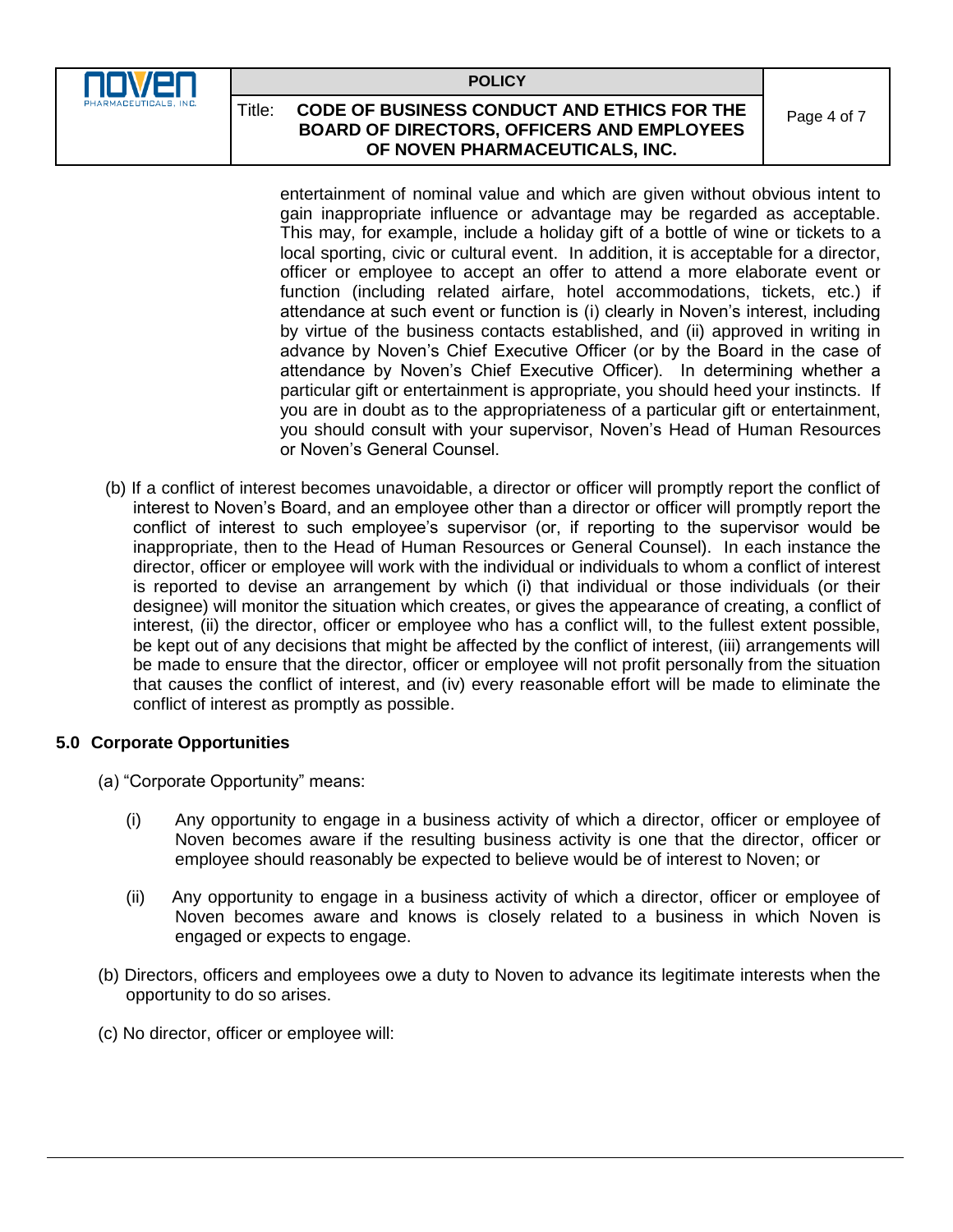

## Title: **CODE OF BUSINESS CONDUCT AND ETHICS FOR THE BOARD OF DIRECTORS, OFFICERS AND EMPLOYEES OF NOVEN PHARMACEUTICALS, INC.**

- (i) take for himself or herself personally any Corporate Opportunity discovered through the use of Company property, information or position;
- (ii) assist or make it possible for someone other than Noven to take advantage of any Corporate Opportunity, unless Noven has expressly decided not to attempt to take advantage of the opportunity;
- (iii) otherwise use corporate property, information or position for personal gain; or
- (iv) compete with Noven generally or with regard to specific transactions or opportunities.

## **6.0 Fair Dealing**

- (a) Each director, officer and employee will at all times deal fairly with Noven's customers, suppliers, competitors and employees. While directors, officers and employees are expected to try hard to advance the interests of Noven, they are expected to do so in a manner that is consistent with the highest standards of integrity and ethical dealing.
- (b) No director, officer or employee is to take unfair advantage of anyone through manipulation, concealment, abuse of privileged information, misrepresentation of facts or any other unfairdealing practice.

## **7.0 Compliance, Reporting, and Non-Retaliation**

- (a) In accepting a position with Noven, each director, officer and employee agrees to the terms of this Code.
- (b) Directors, officers and employees must report promptly any violations of this Code and related policies. Failure to report a violation can lead to disciplinary action against the individual who failed to report the violation which may be as severe as the disciplinary action against the individual who committed the violation.
- (c) Use the following procedures to report concerns, complaints or questions including, without limitation, those about the following:
	- fraud or deliberate error in the preparation, evaluation, review or audit of any financial statement of Noven;
	- fraud or deliberate error in the recording and maintaining of financial records of Noven;
	- deficiencies in or noncompliance with Noven's internal accounting controls;
	- business dealings that could be Antitrust issues such as price fixing or market allocation;
	- significant spills or leakage raising environmental issues;
	- possible insider trading with respect to partner or customer confidential information;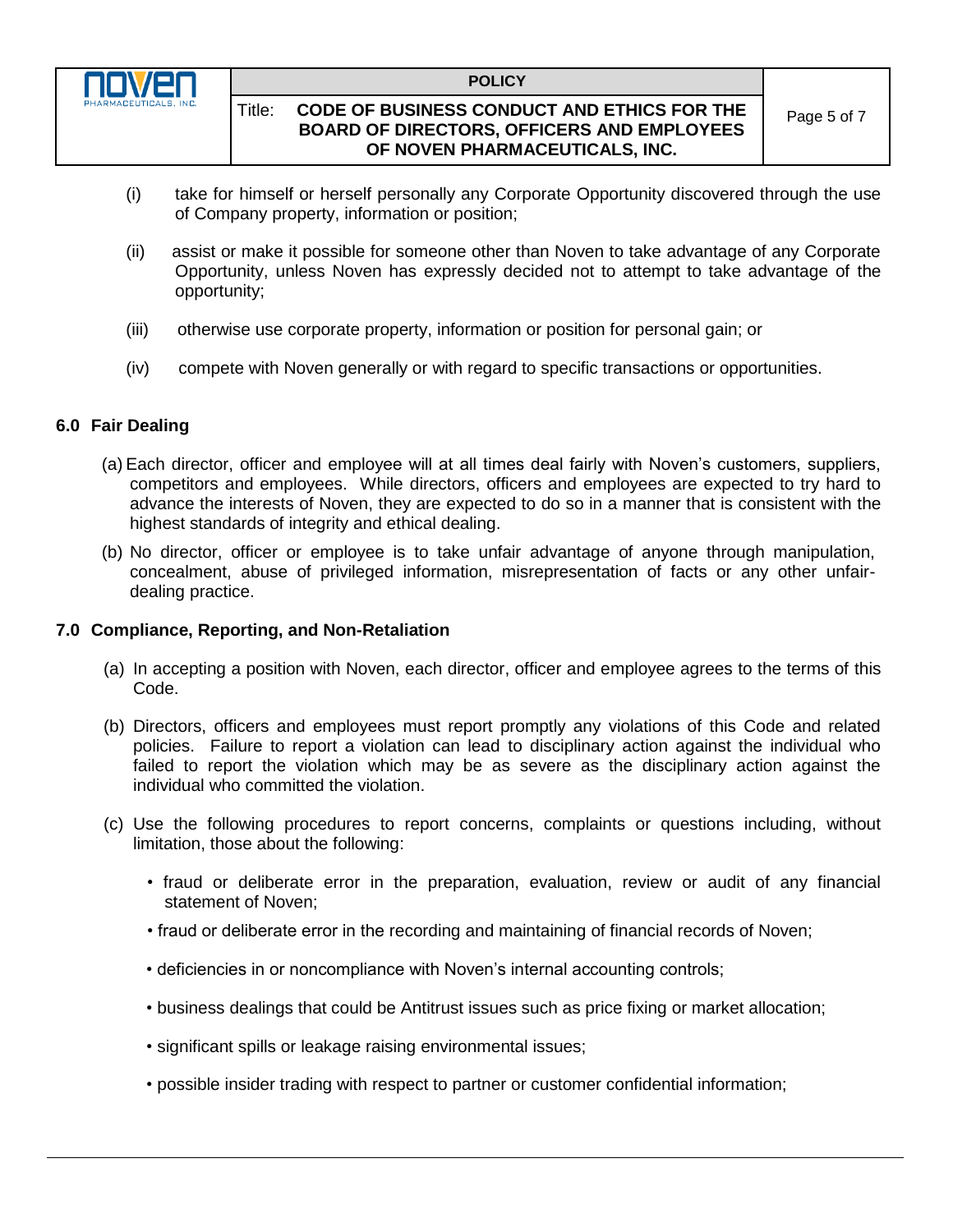

## Title: **CODE OF BUSINESS CONDUCT AND ETHICS FOR THE BOARD OF DIRECTORS, OFFICERS AND EMPLOYEES OF NOVEN PHARMACEUTICALS, INC.**

- significant conflicts of interest;
- sexual or other prohibited harassment;
- discrimination;
- misuse of company programs or assets to reward or induce prescribing;
- misuse of samples to buy business;
- misreporting of business transactions that could affect pricing to government purchasers; and
- off-label or false and misleading promotion.
- (d) Violations and possible violations of this Code by an employee other than an officer or director may be reported to the supervisor of the employee who commits the violation. If a person believes that in a particular situation it would not be appropriate to report a violation or possible violation by an employee to the supervisor of the employee who commits the violation, the person may report the violation or possible violation to the Head of Human Resources or General Counsel. If an employee believes that a supervisor to whom a violation or possible violation has been reported has not taken appropriate action, the employee should contact the Head of Human Resources or General Counsel.
- (e) Violations and possible violations of this Code by a director or an officer should be reported to the General Counsel of Noven. If a person believes that in a particular situation it would not be appropriate to report a violation or possible violation by a director or officer to the General Counsel, the person may report the possible violation to the CEO or to any other officer or director to whom the person believes it would be appropriate to report the possible violation.
- (f) The identity of the employee who reports a possible violation of this Code will be kept confidential, except to the extent the employee who reports the possible violation consents to be identified or the identification of that employee is required by law.
- (g) Violations and possible violations may be reported orally or in writing and may be reported anonymously. Violations and possible violations may also be reported using the hotline described in Section 8 below.
- (h) Noven will not allow retaliation for reports of possible violations made in good faith.
- (i) The Chief Executive Officer shall determine, or designate appropriate persons to determine, appropriate actions to be taken if this Code is violated. Such actions shall be reasonably designed to deter wrongdoing and to promote accountability for adherence to this Code and may include termination of employment or service as a director.

## **8.0 Noven Hotline**

Noven has established a telephone hotline as an alternative for employees or contractors with concerns or complaints about any potentially serious violations of the Code, the Healthcare Compliance Program or other company policies to report their concerns or ask questions on a confidential basis by calling 1-888-846-8919 or, for Spanish language operators, 1-800-297-8592.